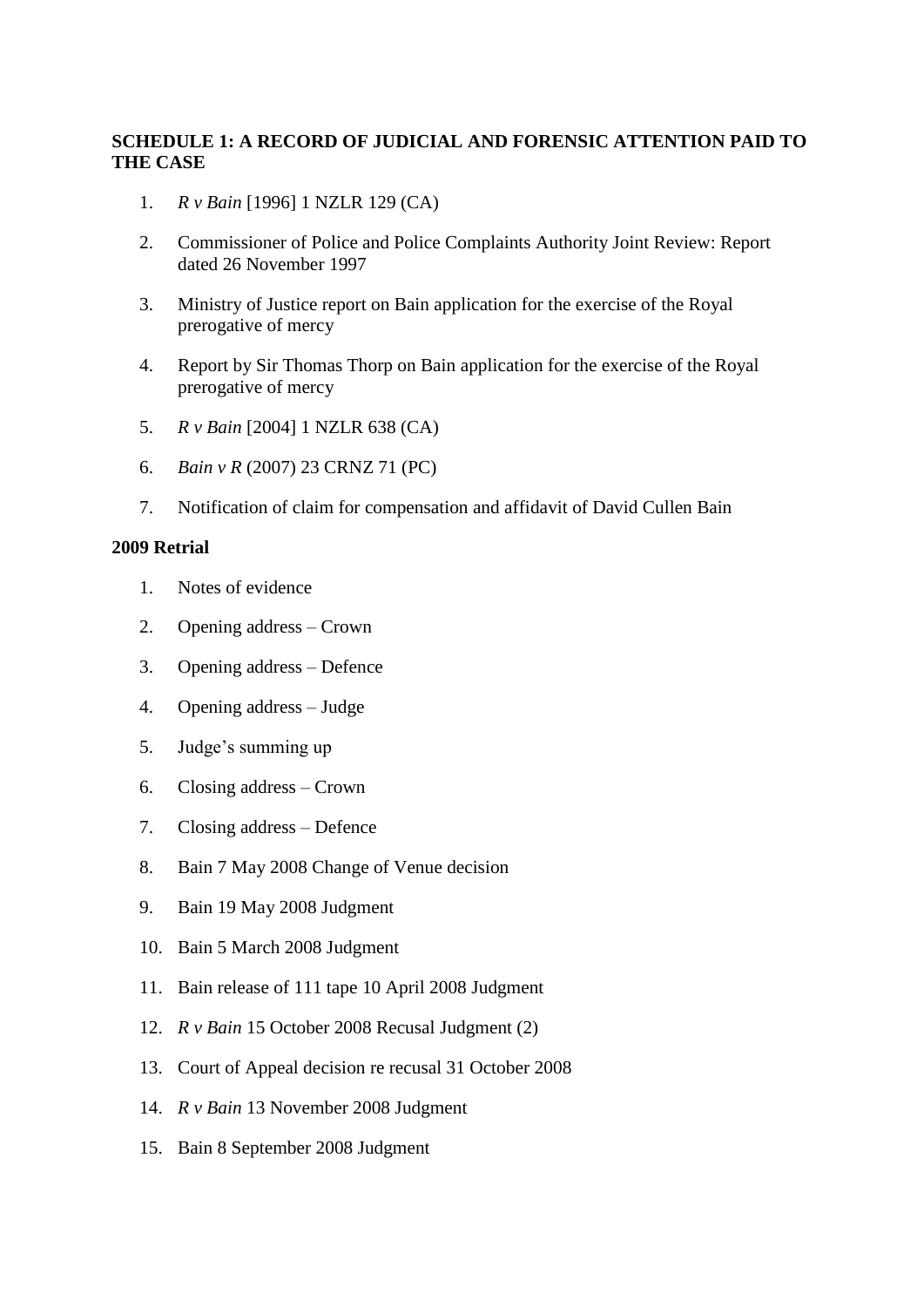- 16. Bain 29 September 2008 District Court ruling
- 17. *R v Bain* 17 October 2008 Judgment
- 18. Bain 8 December 2008 Judgment
- 19. CA amended decision 30 January 2009
- 20. Police report form attachment Exhibit 1 timeline
- 21. Bain 13 November amended judgment
- 22. *R v Bain* 3 13 November 2008 2nd amended judgment
- 23. Redacted CA decision re suppression
- 24. SC 13 2009 *Bain v the Queen* recall 25 May 2009
- 25. *R v Bain* 2 March 2009 Judgment
- 26. *R v Bain* 4 March 2009 Judgment
- 27. SC 13 2009 *David Cullen BAIN v the Queen* (Criminal Appeal)
- 28. SC 13 2009 *David Cullen BAIN v the Queen* (Criminal Appeal reasons)
- 29. *Bain v R* 11 June (Judgments Template) JTK
- 30. Bain CA 5 June 2009
- 31. SC 13 2009 *Bain v the Queen* 25 May 2009
- 32. CA 312/2008 *The Queen v Bain* 24 Dec 2008
- 33. SC 3 2009 *David Cullen BAIN v the Queen* (Leave Judgment)
- 34. Bain judgment (Judgments Template) JTK 382 [Supreme Court decision dated 24 Feb 2009]
- 35. Bain Trial Ruling (No 6) Recall legros & Thomson
- 36. Bain Trial Note (No 3) Assistance for jurors
- 37. Bain Trial Oral Ruling (Re applications for a stay, discharge, mistrial or directions)
- 38. Bain Trial Ruling (Assistance for Jurors)
- 39. Bain Trial Ruling (No 1) 12 March
- 40. Bain Trial Ruling (No 9) Kevan Walsh
- 41. Bain Trial Ruling (No 12) (Re evidence of Sally-Ann Harbison)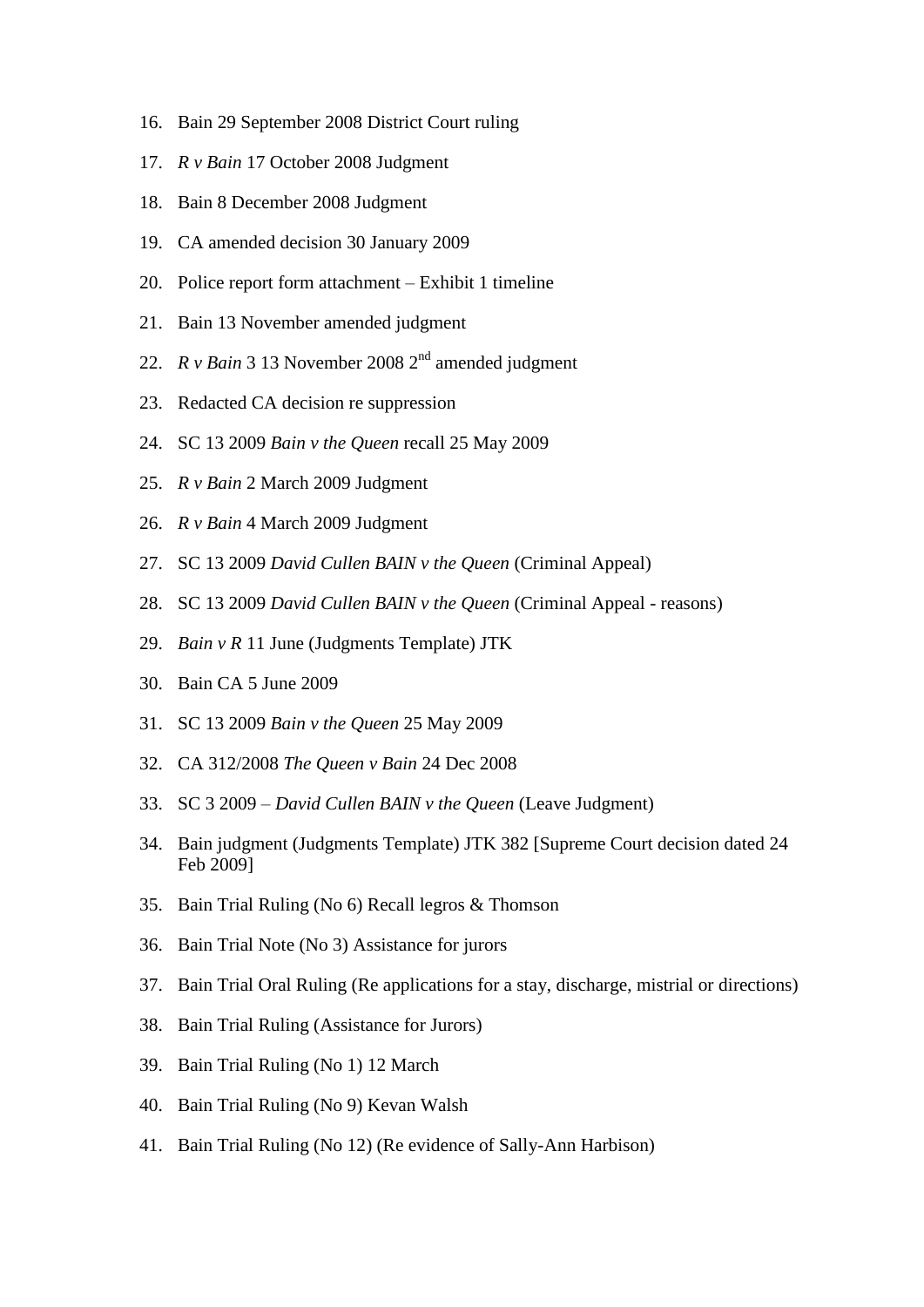- 42. Bain Trial Ruling (No 13) re evidence of S Schollum
- 43. Bain Trial Ruling (No 14) (s 347 Stay Conclusion of Trial) 8 May 09
- 44. Bain Trial Ruling (No 7) (Re exclusion of expert witnesses)
- 45. Bain Trial Ruling (No 16) (Evidence of Blackwell)
- 46. Bain Trial Ruling (No 18) (recall of ruling 16) Blackwell evidence
- 47. Bain Trial Ruling (No 19) (Re-examination of Dr Manlove)
- 48. Bain Trial Ruling (No 20) (Cross-examination of Carl Lloyd)
- 49. Bain Trial Ruling (No 17) (Evidence of Joanna Dunne)
- 50. Bain Trial Ruling No 1 (Capacity of Juror) 6 March 09
- 51. Bain Trial Ruling No 2 (Crown communication arrangement)
- 52. Bain Trial Ruling No 3
- 53. Bain Trial Ruling (No 21) (Evidence of Dr Copeland)
- 54. Bain Trial Ruling (No 22) (Re Recall of Kim Jones)
- 55. Bain Trial Ruling No 5 (re question in cross-examination)
- 56. Bain Trial Ruling No 8 Glaser evidence
- 57. Bain Trial Ruling No 10 (Fingerprint expert)
- 58. Bain Trial Ruling No 11 (Re Declaring a Mistrial)
- 59. Bain Trial Ruling No 4 (Re recall of Trevor Thomson)
- 60. Bain Trial Ruling No 2 (evidence of T Dempsey)
- 61. Bain Trial Ruling No 15 (defence s 22 notices)
- 62. Police Complaints Authority Report [in two parts]

#### **1998 Royal Prerogative of Mercy Petition**

- 1. RPM petition vol 1
- 2. RPM petition vol 2 [in five parts]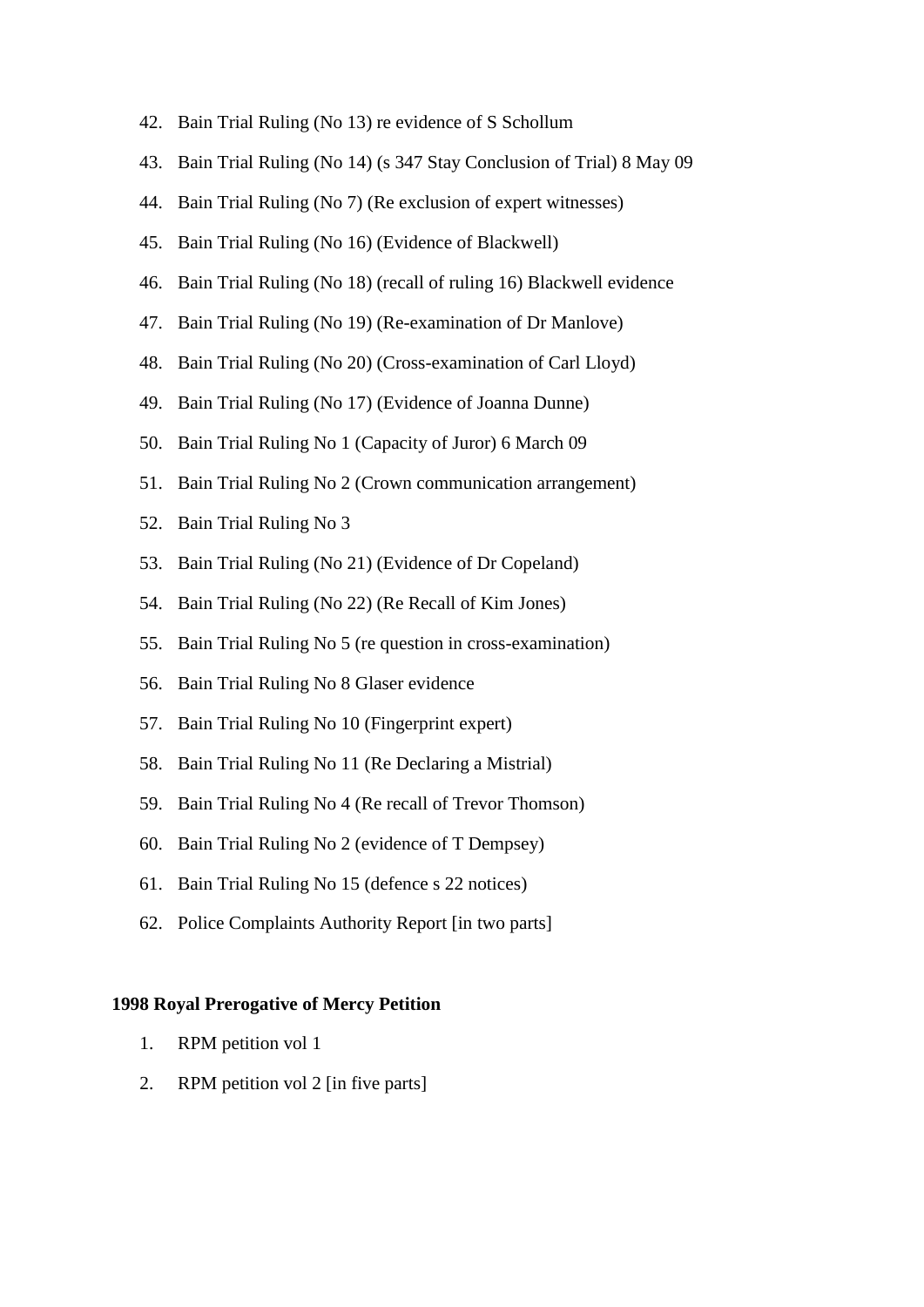## **Privy Council: Appellant's case**

- 1. Privy Council 2006 record of proceedings
- 2. Appellant's case on appeal 2007
- 3. Appellant's closing submissions
- 4. Appellant's references to the luminal footprints
- 5. Appellant's skeleton reply
- 6. Appellant's supplementary submission 10 shot magazine
- 7. Appendix to appellant's case on appeal

### **Privy Council: Crown case**

- 1. Case for Respondent in Privy Council [in four parts]
- 2. Affidavit of Peter Hentschel
- 3. Crown supplementary submission factual errors in Applicant's case

# **Exhibits**

- 1. Exhibit A
- 2. Exhibit AA
- 3. Exhibit B
- 4. Exhibit BB
- 5. Exhibit C
- 6. Exhibit CC
- 7. Exhibit D
- 8. Exhibit DD
- 9. Exhibit E
- 10. Exhibit EE
- 11. Exhibit F
- 12. Exhibit FF
- 13. Exhibit G
- 14. Exhibit GG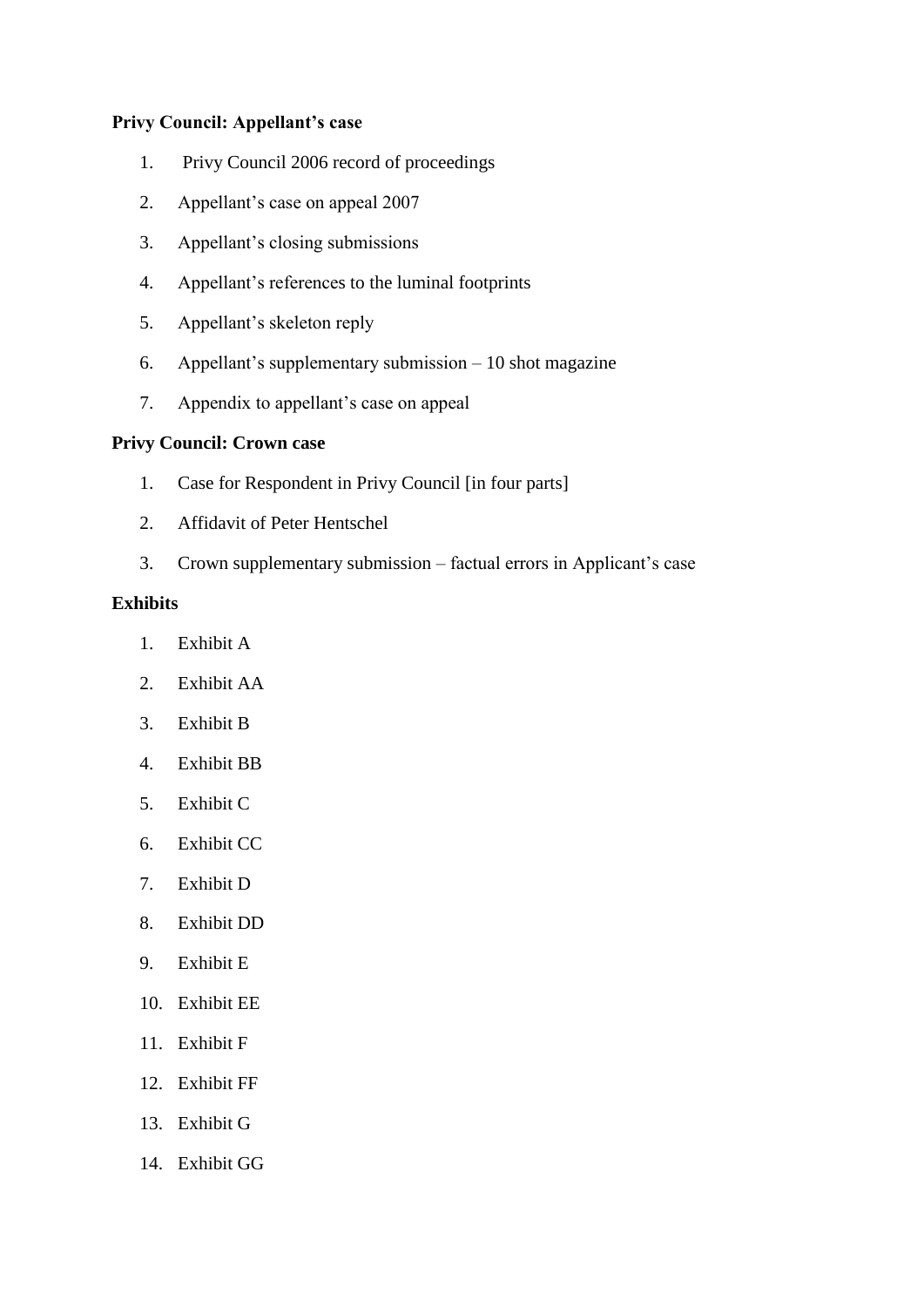- 15. Exhibit H
- 16. Exhibit HH
- 17. Exhibit I
- 18. Exhibit II
- 19. Exhibit J
- 20. Exhibit JJ
- 21. Exhibit K1 K2 K3 K4
- 22. Exhibit KK
- 23. Exhibit L1 L2
- 24. Exhibit LL
- 25. Exhibit M
- 26. Exhibit MM
- 27. Exhibit N
- 28. Exhibit NN
- 29. Exhibit O
- 30. Exhibit OO [in three parts]
- 31. Exhibit P
- 32. Exhibit Q
- 33. Exhibit R
- 34. Exhibit S
- 35. Exhibit T
- 36. Exhibit U
- 37. Exhibit V
- 38. Exhibit W
- 39. Exhibit X
- 40. Exhibit Y
- 41. Exhibit 569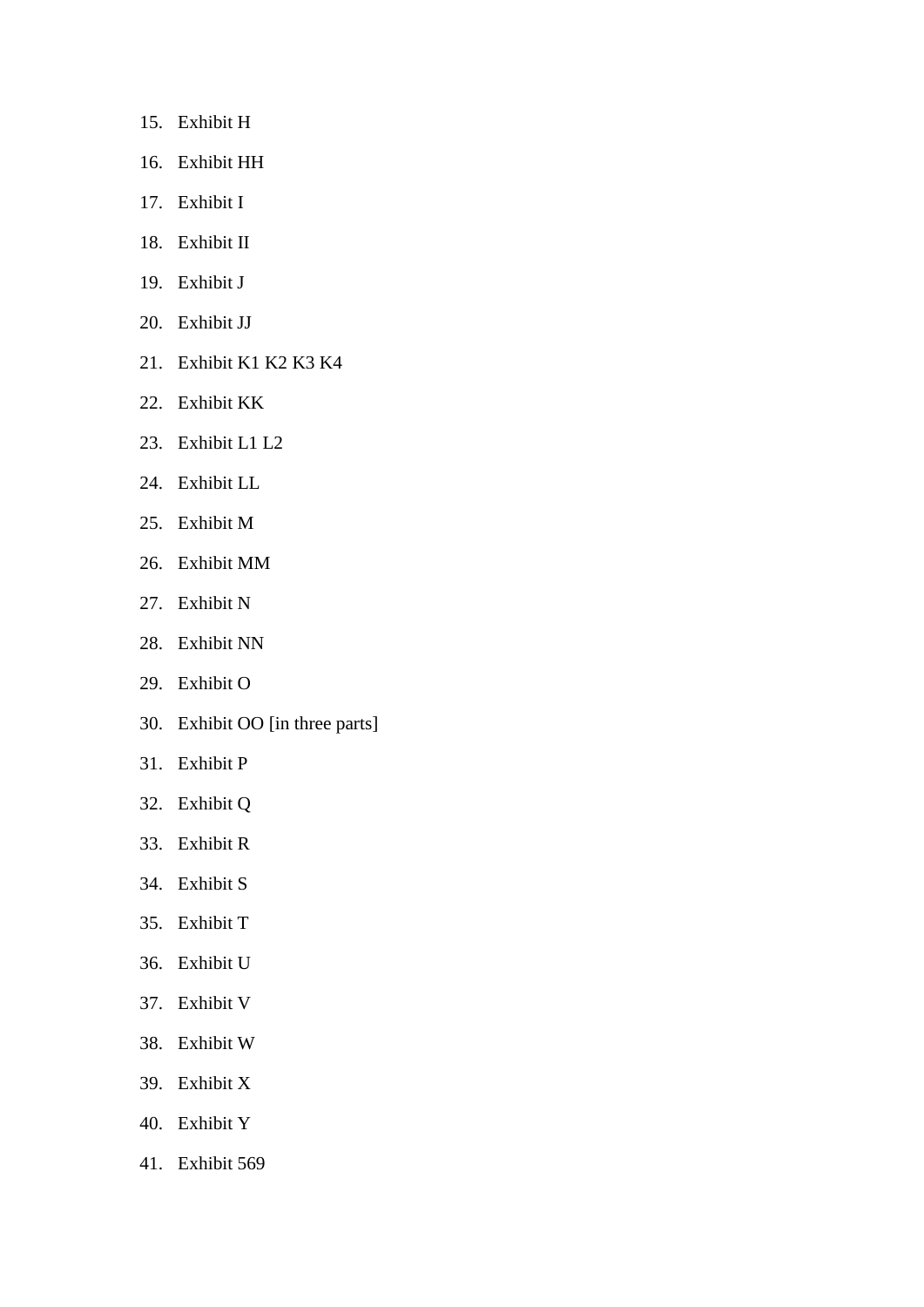- 42. Exhibit 570
- 43. Exhibit 577
- 44. Exhibit 623
- 45. Exhibit 625
- 46. Exhibit 908
- 47. Exhibit 918
- 48. Exhibit 938
- 49. Exhibit 939
- 50. Exhibit 950
- 51. Exhibit 976A
- 52. Exhibit 976B
- 53. Exhibit 1004
- 54. Exhibit 1005
- 55. Exhibit 1007
- 56. Exhibit 1013
- 57. Exhibit 1014
- 58. Exhibit 1014A
- 59. Exhibit 1015
- 60. Exhibit 1017
- 61. Exhibit 1017A
- 62. Exhibit 1018
- 63. Exhibit 1019
- 64. Exhibit 1020
- 65. Exhibit 1021
- 66. Exhibit 1022
- 67. Exhibit 1023
- 68. Exhibit 1024